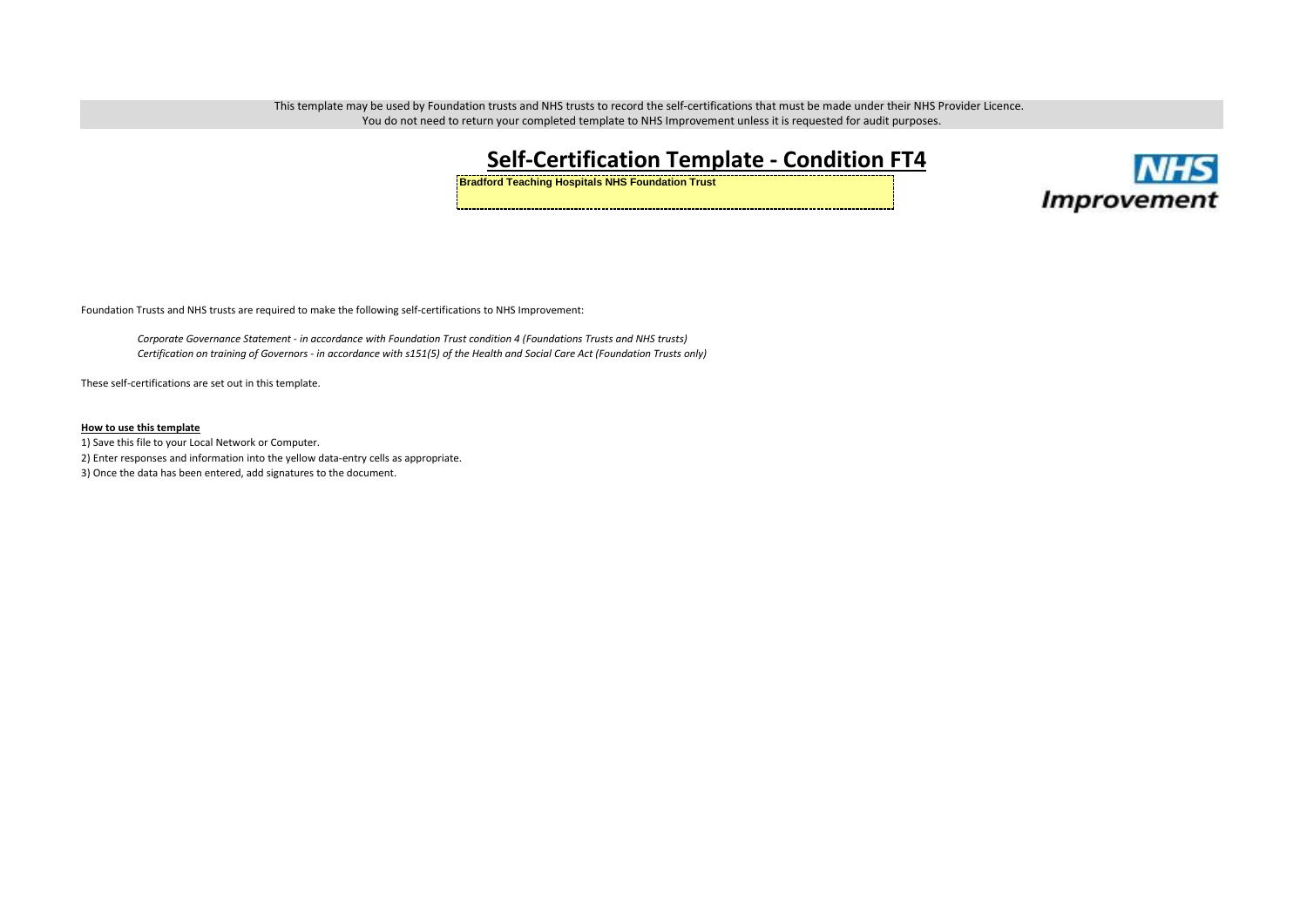# **Worksheet "FT4 declaration" Financial Year to which self-certification relates 2021/22**

### **Corporate Governance Statement (FTs and NHS trusts)**

|                | The Board are required to respond "Confirmed" or "Not confirmed" to the following statements, setting out any risks and mitigating actions planned for each one                                                                                                                                                                                                                                                                                                                                                                                                                                                                                                                                                                                                                                                                                                                                                                                                                                                                                                                                                                                                                                                                                                                                                                                                                                                       |                  |                                                                                                                |  |  |
|----------------|-----------------------------------------------------------------------------------------------------------------------------------------------------------------------------------------------------------------------------------------------------------------------------------------------------------------------------------------------------------------------------------------------------------------------------------------------------------------------------------------------------------------------------------------------------------------------------------------------------------------------------------------------------------------------------------------------------------------------------------------------------------------------------------------------------------------------------------------------------------------------------------------------------------------------------------------------------------------------------------------------------------------------------------------------------------------------------------------------------------------------------------------------------------------------------------------------------------------------------------------------------------------------------------------------------------------------------------------------------------------------------------------------------------------------|------------------|----------------------------------------------------------------------------------------------------------------|--|--|
|                | <b>Corporate Governance Statement</b>                                                                                                                                                                                                                                                                                                                                                                                                                                                                                                                                                                                                                                                                                                                                                                                                                                                                                                                                                                                                                                                                                                                                                                                                                                                                                                                                                                                 | Response         | <b>Risks and Mitigating actions</b>                                                                            |  |  |
| $\,1\,$        | The Board is satisfied that the Licensee applies those principles, systems and standards of good corporate<br>governance which reasonably would be regarded as appropriate for a supplier of health care services to the<br>NHS.                                                                                                                                                                                                                                                                                                                                                                                                                                                                                                                                                                                                                                                                                                                                                                                                                                                                                                                                                                                                                                                                                                                                                                                      | <b>Confirmed</b> | The Foundation Trust is compliant with this condition. There are no<br>risks and mitigating actions to report. |  |  |
| 2              | The Board has regard to such guidance on good corporate governance as may be issued by NHS Improvement<br>from time to time                                                                                                                                                                                                                                                                                                                                                                                                                                                                                                                                                                                                                                                                                                                                                                                                                                                                                                                                                                                                                                                                                                                                                                                                                                                                                           | <b>Confirmed</b> | The Foundation Trust is compliant with this condition. There are no<br>risks and mitigating actions to report. |  |  |
| 3              | The Board is satisfied that the Licensee has established and implements:<br>(a) Effective board and committee structures;<br>(b) Clear responsibilities for its Board, for committees reporting to the Board and for staff reporting to the<br>Board and those committees; and<br>(c) Clear reporting lines and accountabilities throughout its organisation.                                                                                                                                                                                                                                                                                                                                                                                                                                                                                                                                                                                                                                                                                                                                                                                                                                                                                                                                                                                                                                                         | <b>Confirmed</b> | The Foundation Trust is compliant with this condition. There are no<br>risks and mitigating actions to report. |  |  |
| $\overline{4}$ | The Board is satisfied that the Licensee has established and effectively implements systems and/or processes:<br>(a) To ensure compliance with the Licensee's duty to operate efficiently, economically and effectively;<br>(b) For timely and effective scrutiny and oversight by the Board of the Licensee's operations;<br>(c) To ensure compliance with health care standards binding on the Licensee including but not restricted to<br>standards specified by the Secretary of State, the Care Quality Commission, the NHS Commissioning Board and<br>statutory regulators of health care professions;<br>(d) For effective financial decision-making, management and control (including but not restricted to<br>appropriate systems and/or processes to ensure the Licensee's ability to continue as a going concern);<br>(e) To obtain and disseminate accurate, comprehensive, timely and up to date information for Board and<br>Committee decision-making;<br>(f) To identify and manage (including but not restricted to manage through forward plans) material risks to<br>compliance with the Conditions of its Licence;<br>(g) To generate and monitor delivery of business plans (including any changes to such plans) and to receive<br>internal and where appropriate external assurance on such plans and their delivery; and<br>(h) To ensure compliance with all applicable legal requirements. | <b>Confirmed</b> | The Foundation Trust is compliant with this condition. There are no<br>risks and mitigating actions to report. |  |  |
| 5              | The Board is satisfied that the systems and/or processes referred to in paragraph 4 (above) should include but Confirmed<br>not be restricted to systems and/or processes to ensure:<br>(a) That there is sufficient capability at Board level to provide effective organisational leadership on the quality<br>of care provided;<br>(b) That the Board's planning and decision-making processes take timely and appropriate account of quality of<br>care considerations;<br>(c) The collection of accurate, comprehensive, timely and up to date information on quality of care;<br>(d) That the Board receives and takes into account accurate, comprehensive, timely and up to date<br>information on quality of care;<br>(e) That the Licensee, including its Board, actively engages on quality of care with patients, staff and other<br>relevant stakeholders and takes into account as appropriate views and information from these sources; and<br>(f) That there is clear accountability for quality of care throughout the Licensee including but not restricted to<br>systems and/or processes for escalating and resolving quality issues including escalating them to the Board<br>where appropriate.                                                                                                                                                                                                  |                  | The Foundation Trust is compliant with this condition. There are no<br>risks and mitigating actions to report. |  |  |
| 6              | The Board is satisfied that there are systems to ensure that the Licensee has in place personnel on the Board,<br>reporting to the Board and within the rest of the organisation who are sufficient in number and appropriately<br>qualified to ensure compliance with the conditions of its NHS provider licence.                                                                                                                                                                                                                                                                                                                                                                                                                                                                                                                                                                                                                                                                                                                                                                                                                                                                                                                                                                                                                                                                                                    | <b>Confirmed</b> | The Foundation Trust is compliant with this condition. There are no<br>risks and mitigating actions to report. |  |  |
|                | Signed on behalf of the Board of directors, and, in the case of Foundation Trusts, having regard to the views of the governors                                                                                                                                                                                                                                                                                                                                                                                                                                                                                                                                                                                                                                                                                                                                                                                                                                                                                                                                                                                                                                                                                                                                                                                                                                                                                        |                  |                                                                                                                |  |  |

**Signature Signature**

Muticke

**Name** Dr Maxwell Mclean **Name** Professor Mel Pickup